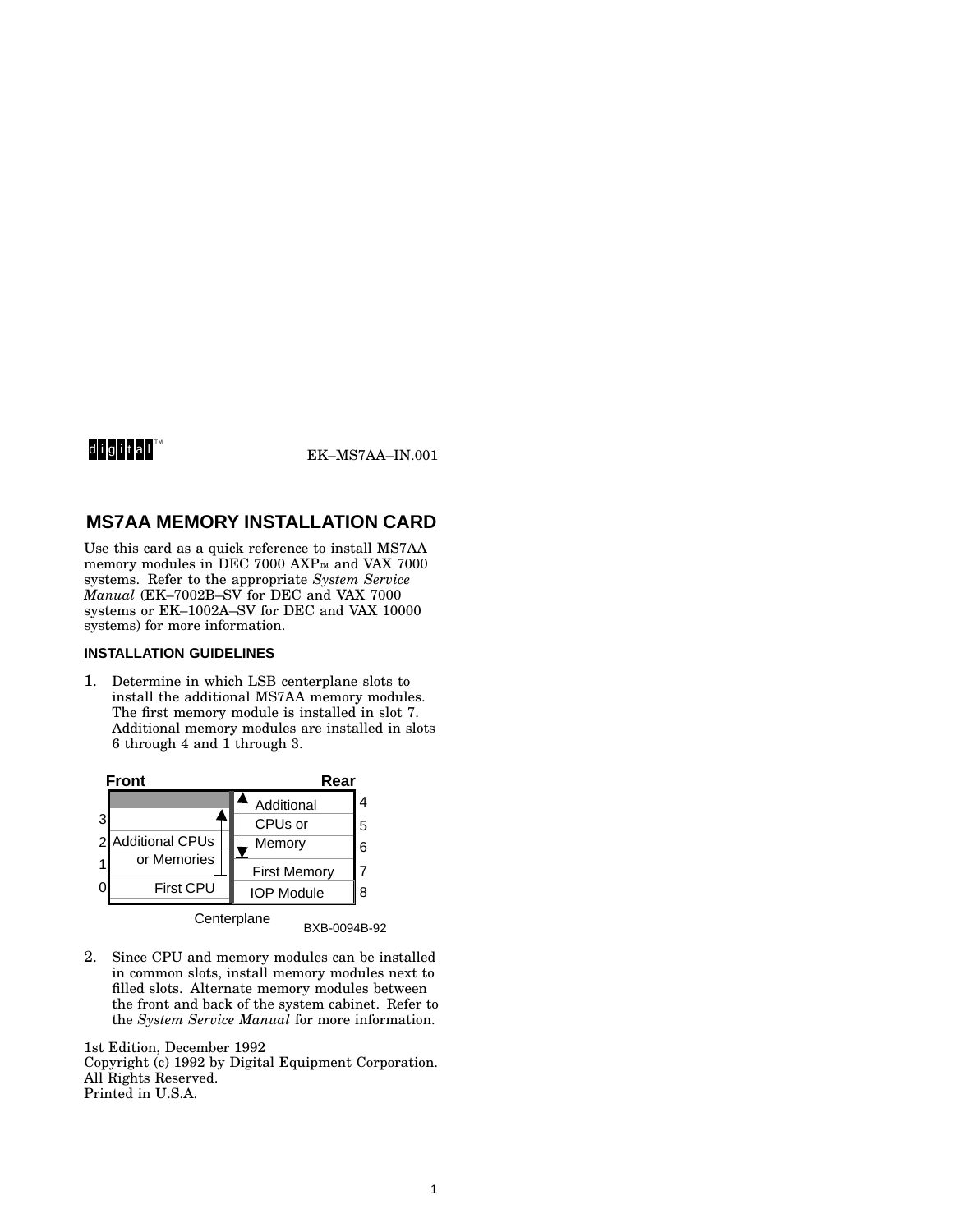#### **INSTALLING AN MS7AA MEMORY MODULE**

- 1. Perform an orderly shutdown of the system.
- 2. Turn the keyswitch on the front control panel to the Disable position and wait for the control panel yellow Fault LED to stop flashing. When the fault LED stops flashing, power has been removed from the LSB backplane and you may safely proceed.
- 3. Open the cabinet door by holding the recessed handhold and pulling the door out toward you.
- 4. Put on the antistatic wrist strap. You must wear a wrist strap when you handle any modules.
- 5. Release the plate covering the LSB card cage by loosening the two screws on the end of the plate. The plate is connected to the card cage by a cable; push the plate to one side, allowing the plate to be held by the cable.
- 6. Remove the filler modules from the slots where you will install additional memory modules.
- 7. If you need to remove a module, use your thumbs to pull the two black restraining clips out and to the right. The clips snap when they open.
- 8. Pull both levers out at the same time until they are perpendicular to the front of the module. This frees the module from the backplane.
- 9. Holding the levers, pull on the module until it is out far enough to hold it underneath as you remove it.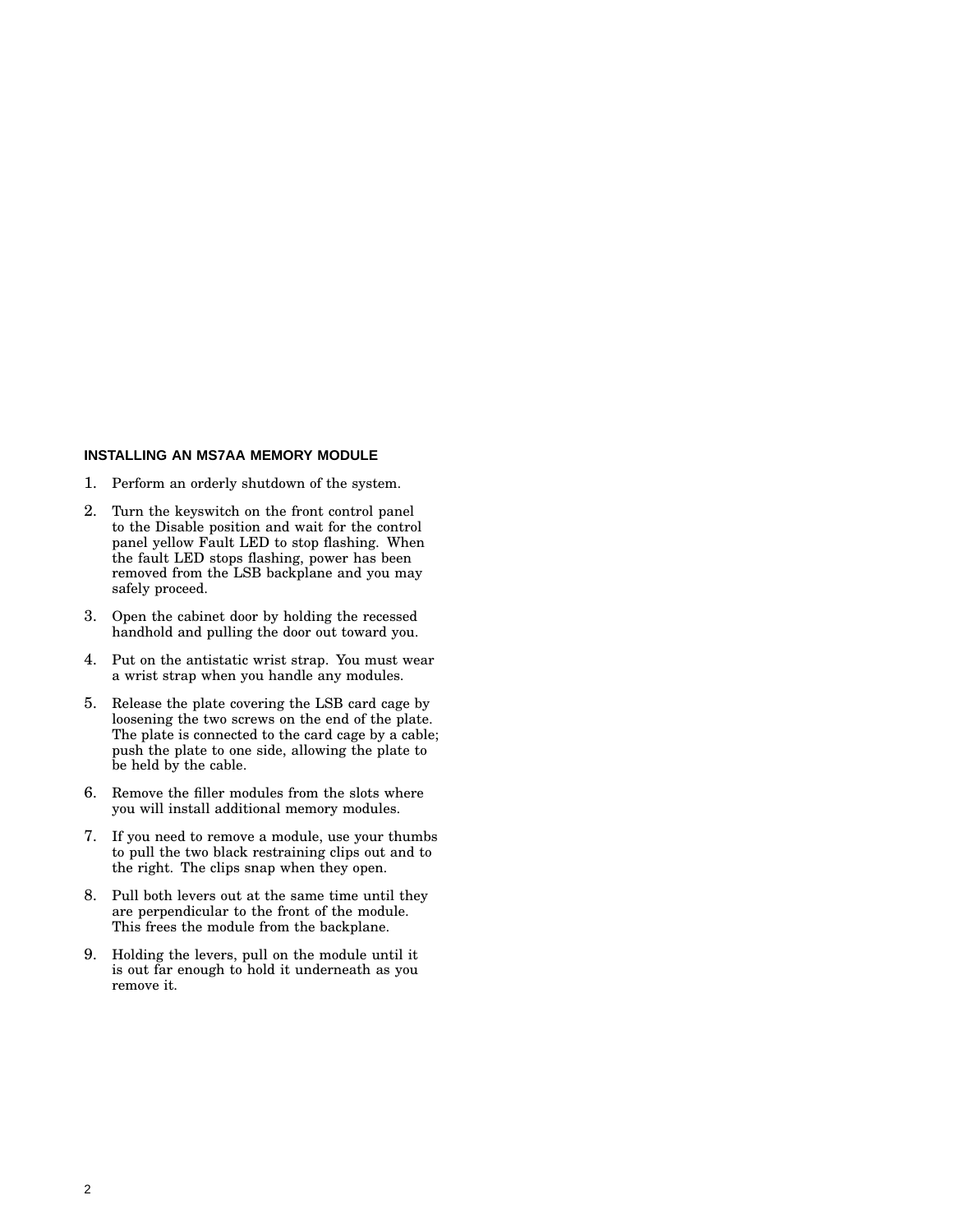- 10. When the module becomes free of the card cage, hold it with both hands, and place the module on an ESD pad in a safe area. If the module is being replaced, pack the module in the box from the new module.
- 11. On the module to be installed, pull out the two black restraining clips to the right and pull the two levers out until they are perpendicular to the front edge of the module.
- 12. Pick up the module to be installed. Align the bottom tracks of the module with the tracks in the card cage slot. Align the top ridge of the module with the track at the top of the card cage slot.



BXB-0091B-92

13. Holding the module level, gently guide it into the card cage. If you encounter any resistance, check the alignment of the tracks and reinsert the module. When the module is fully inserted, the front of the module will be flush with the card cage. The module does not click when it is fully inserted.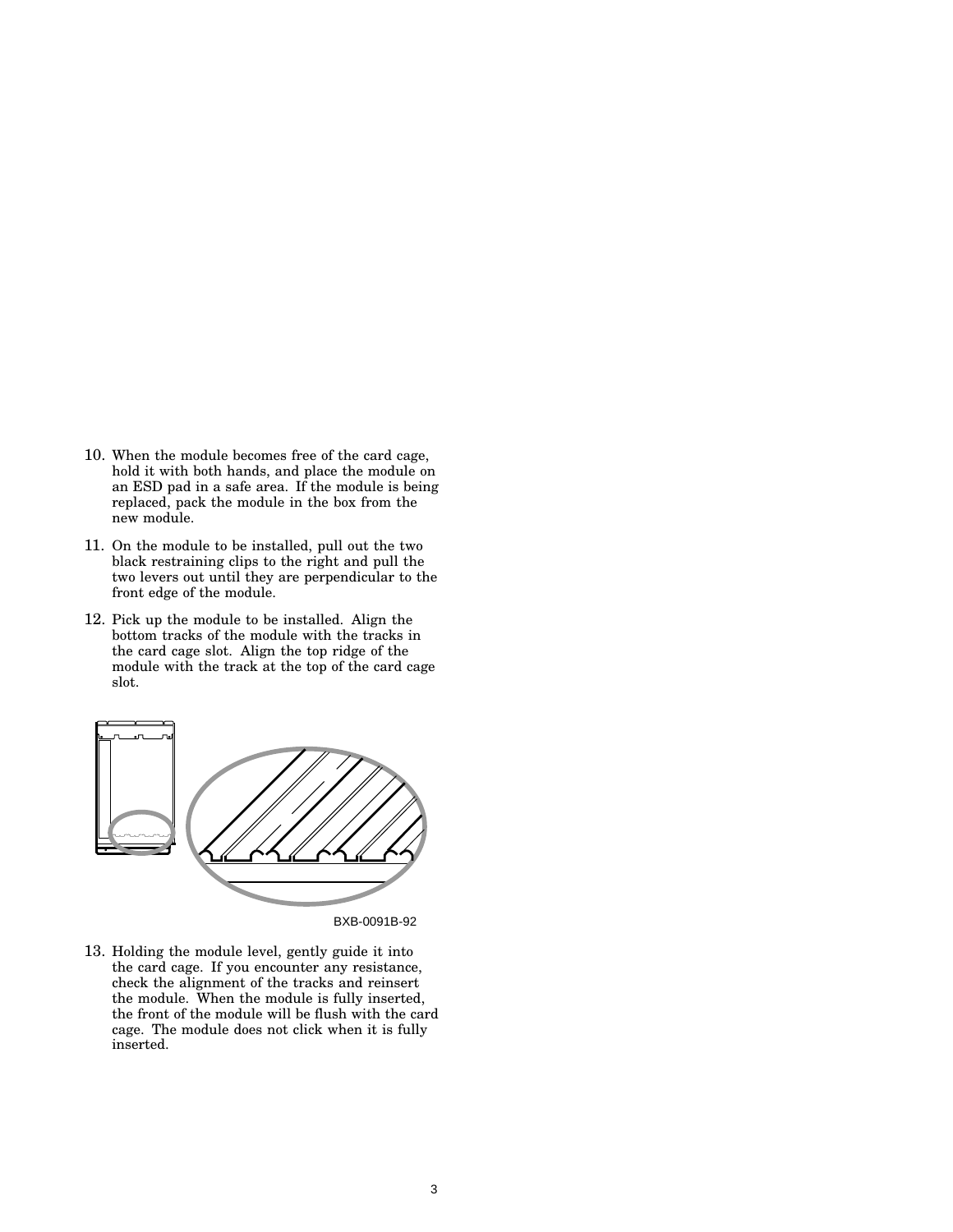- 14. Holding the two metal tabs, push both of them toward the edges of the module simultaneously. Check that the ends of the metal tabs are fitting into the guides of the cage slot. Push the levers toward the module case.
- 15. Snap the black restraining clips across the levers to secure the module.
- 16. Install filler modules in all unused slots.
- 17. Replace the plate covering the card cage by tightening the two screws.
- 18. Close the cabinet doors.